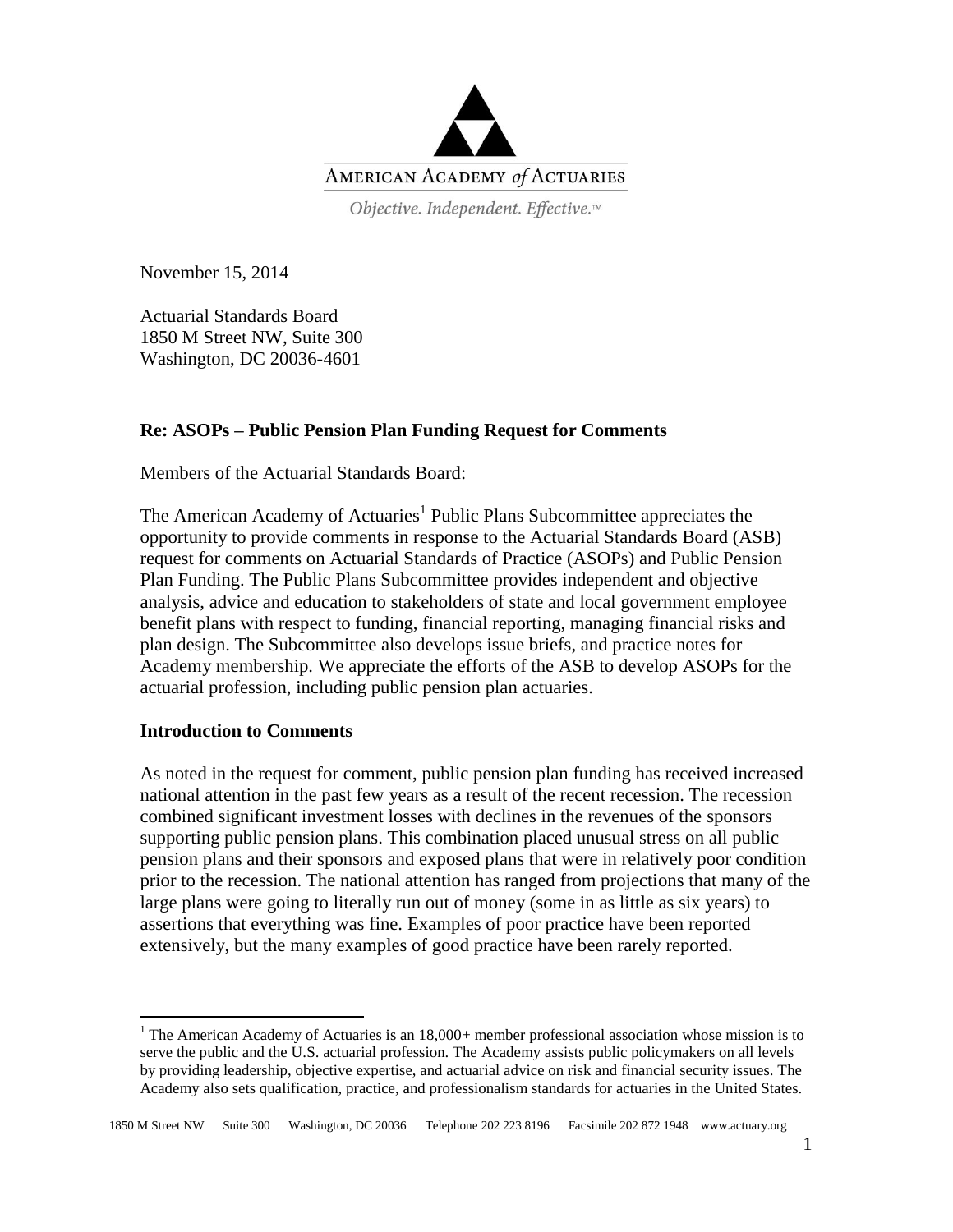In the debate about what caused the current situation, sometimes all public pension plans are painted with the same brush, when in fact, there is significant variation in both the current circumstances and the causes of those circumstances. The one issue on which there appears to be agreement is when plan sponsors do not contribute at a level at least equal to the "Annual Required Contribution" as it was historically defined by GASB, the funding level of the plans suffer. This issue, it should be noted, is not controlled by the actuary. Plan sponsors that do not contribute at this level usually fail to do so either because the sponsor has set an insufficient statutory contribution rate or the sponsor decides there are other budget priorities that take precedence over the contributions to the pension plan.

The "Annual Required Contribution" allowed for a range of funding policies including some policies that were not always, in our opinion, sufficient. As the ASB noted, various organizations, including the Academy, have recently issued guidance related to funding public pension plans in an attempt to improve some current practices. The Public Plans Subcommittee will continue its efforts in this area with new projects related to disclosures and risk.

As the ASB considers additional guidance related to public pension plans, it is important to recognize that there are limits to the role that actuaries and the ASB can play. In some jurisdictions, the local governance structure established for a public pension plan grants the actuary a significant role in which the actuary recommends the annual contribution rates or contribution amounts to a governing board; and when the governing board adopts those rates, each employer is bound by law to make those contributions. In other jurisdictions, the contribution rates or the assumptions and methodology for calculating the contribution rates may be set by statute and neither the actuary nor the board employing the actuary can make a change without a change in the law. The ASB can provide standards with which actuaries must comply, but cannot regulate the actions of public pension plans or plan sponsors. Actuaries simply provide education and information so that decisions can be based on an understanding of the implications of those decisions and others can evaluate and hold decision makers accountable.

Finally, before answering the ASB's specific questions, we would like to recognize the substantial improvements included in the recent updates to ASOP No. 4 and No. 27. We believe these changes will have a positive impact on the recommendations of public pension plan actuaries and on the disclosures related to public pension plans.

*1. Public plan funding and associated actuarial valuations are less uniformly regulated than those of private sector pension plans. Actuaries may be asked by their principal to advise on funding levels. Is additional guidance needed, beyond that in the recently revised pension ASOPs, regarding appropriate public plan actuarial valuation practice to assist actuaries in performing their work and advising their principal Why or why not?*

Yes, additional guidance could be helpful in some areas, not just for public pension plans, but also for all pension plans. In particular, additional guidance or disclosure requirements could provide support to actuaries who make appropriate comments or disclosures when the plan or plan sponsor actions may not be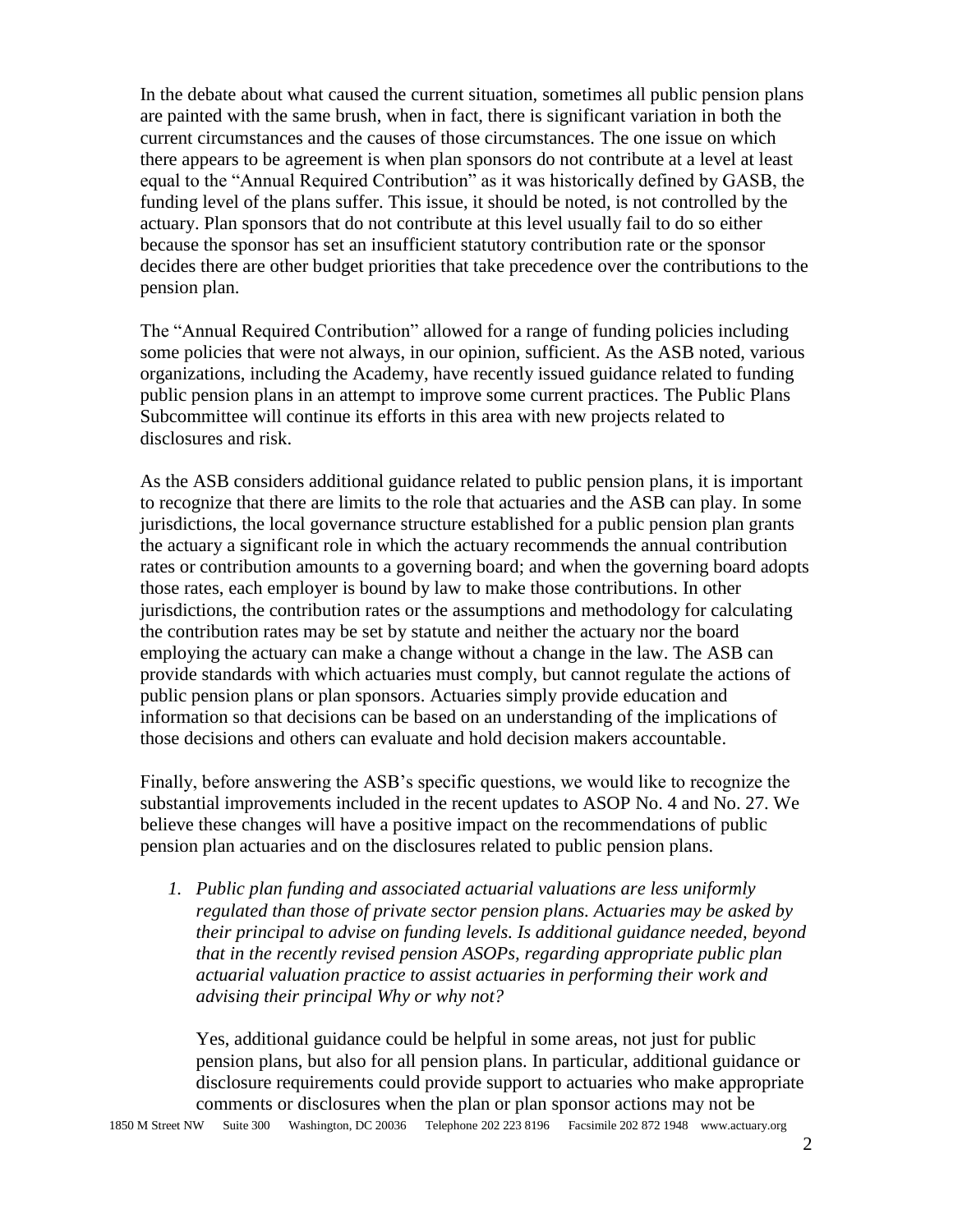consistent with the actuaries' recommendations. Actuaries cannot enforce contribution levels on plan sponsors, but actuaries can provide information so that others can judge whether or not the plan or plan sponsor actions are appropriate.

Additional guidance could also help constrain some outlying practices and help principals and actuaries consider important principles in their decisions about recommended contribution levels and assessments of future risks.

## *2. If yes to question 1, in what areas is additional guidance needed?*

The current guidance related to the selection of contribution allocation procedures is very limited, focusing primarily on the concept of "accumulating adequate assets to make benefit payments when due, assuming that all actuarial assumptions will be realized and that the plan sponsor or other contributing entity will make actuarially determined contributions when due." (ASOP No. 4, paragraph 3.14.1) This guidance could be made significantly more robust, as described below.

We published an [issue brief](http://www.actuary.org/files/Public-Plans_IB-Funding-Policy_02-18-2014.pdf) in February 2014 that discussed the necessity of balancing three competing objectives: benefit security, contribution stability and predictability, and generational equity. Furthermore, we advocated principles of enhancing transparency and anticipating risk. The current guidance in actuarial standards could be enhanced by requiring the actuary to consider these three competing objectives when selecting a contribution allocation procedure. Such consideration should also be expanded beyond the scenario in which all assumptions are realized and the plan sponsor makes all contributions when due, to include (at least) a qualitative assessment of the risk that the assumptions will not be realized or the plan sponsor will not make all contributions when due. This is particularly important when the contribution allocation procedure has deferred higher levels of contributions into the future.

With the new GASB standards, the determination of an appropriate actuarially determined contribution has become of greater importance for public plans and some additional guidance could be helpful. We believe that an "actuarially determined contribution" should have certain constraints including:

- The amortization method should not perpetually produce contributions that are less than normal cost plus interest on the unfunded actuarial liability. In other words, the unfunded actuarial liability should be expected to ultimately and steadily decrease if all assumptions are realized. This principle, for example, would preclude a contribution based on a "rolling" 30-year amortization policy from being considered an actuarially determined contribution.
- The normal cost determined under an individual cost method should reflect the plan provisions applicable to each individual member. This requirement would improve the transparency of the attribution of costs to time periods.
- Actuaries should be required to calculate an actuarially determined contribution as part of a periodic actuarial valuation of a plan for funding purposes, even if it is not requested by the principal.

1850 M Street NW Suite 300 Washington, DC 20036 Telephone 202 223 8196 Facsimile 202 872 1948 www.actuary.org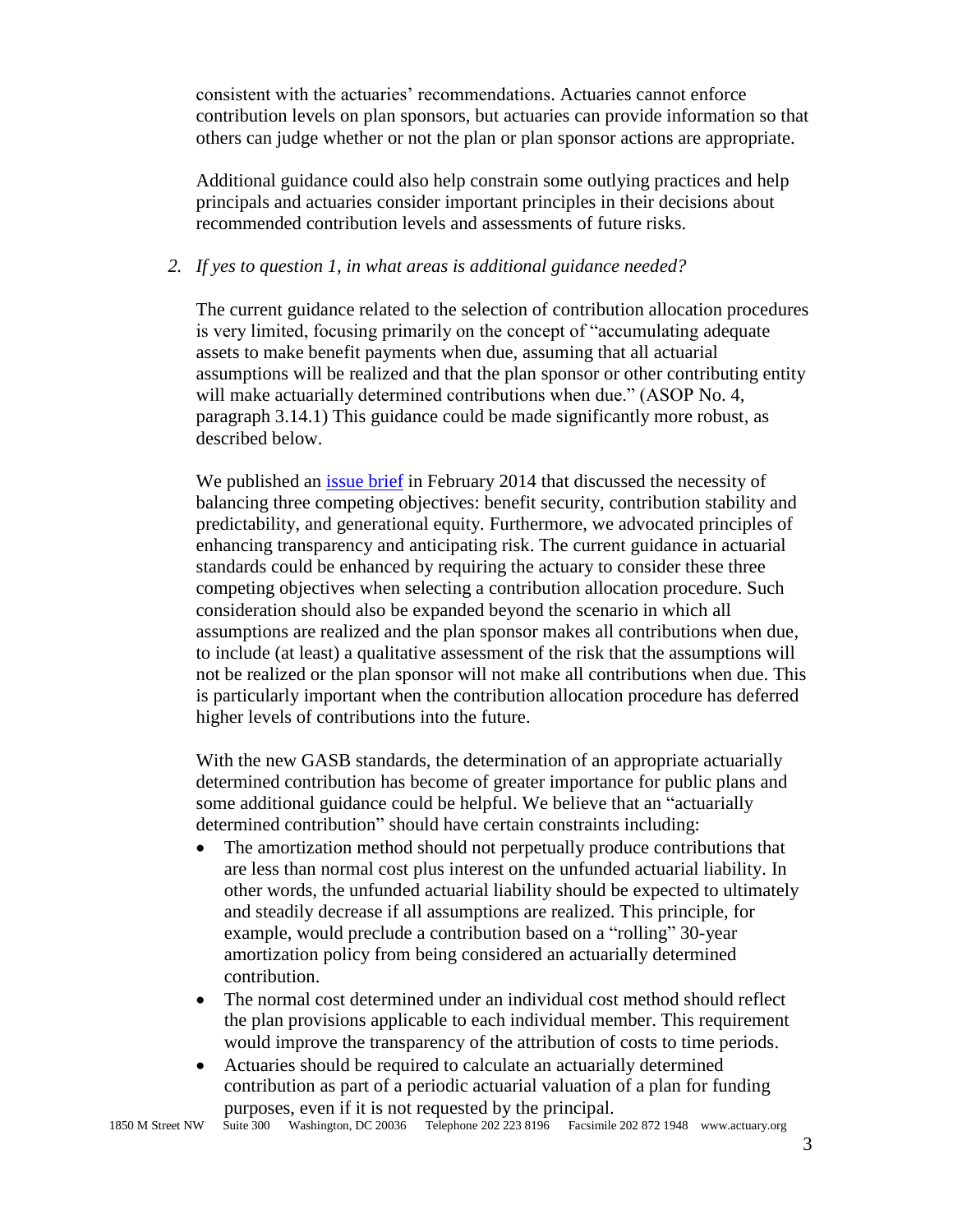Actuaries should be required to disclose a comparison of actual historical contributions to the actuarially determined contribution.

In addition, when a "spread gain" actuarial cost method is used to develop actuarially determined contributions, in order to improve the transparency of the attribution of costs to time periods, the actuary should also disclose the normal cost under an immediate gain cost method reflecting the plan provisions applicable to each individual member.

We are aware that the ASB is working on an exposure draft related to risk, and would welcome some additional guidance in this area. In particular, we believe that when managing a pension plan—including decision-making relative to the level of promised benefits, the contributions to be made, and the strategy for investing assets—it is important for plan sponsors to consider projections based on expected experience, as well as projections showing the risks of experience not meeting the expectations.

*3. If yes to question 1, should that guidance take the form of a separate public plan actuarial valuation standard or be incorporated within the existing ASOPs? Why or why not?*

Any additional guidance generally should be incorporated into existing ASOPs. The existing ASOPs already provide a significant level of guidance applicable to public plan actuarial valuations. Creating a separate ASOP incorporating all of that guidance plus any additional new guidance could create confusion in cross referencing the different standards and ensuring that the same standards are applicable to all pension actuaries performing the same type of work. If there is a specific area of new guidance that doesn't fit in one of the current standards (e.g., risk), a separate standard could be created for that topic area.

*4. In general, the ASOPs are principles based and not rules based. As a result, the ASOPs are generally not highly prescriptive. Should the ASOPs related to public plan actuarial valuations be more prescriptive? If so, in what areas?*

The ASOPs should remain principle-based and not rule-based. There is a wide variety of situations among public pension plans, and any attempt to create a onesize-fits-all set of rules will undoubtedly create unintended consequences. Instead, principles can be used to control practice, allowing innovation while preventing the creative interpretation of rules. To accomplish this objective, some principles in the ASOPs can be made clearer or more prescriptive.

In addition to the principle-based guidance, the current ASOPs are prescriptive in many communication requirements. While the growth of disclosures in boilerplate-like certifications is not particularly valuable, the addition of specific targeted required disclosures could be helpful.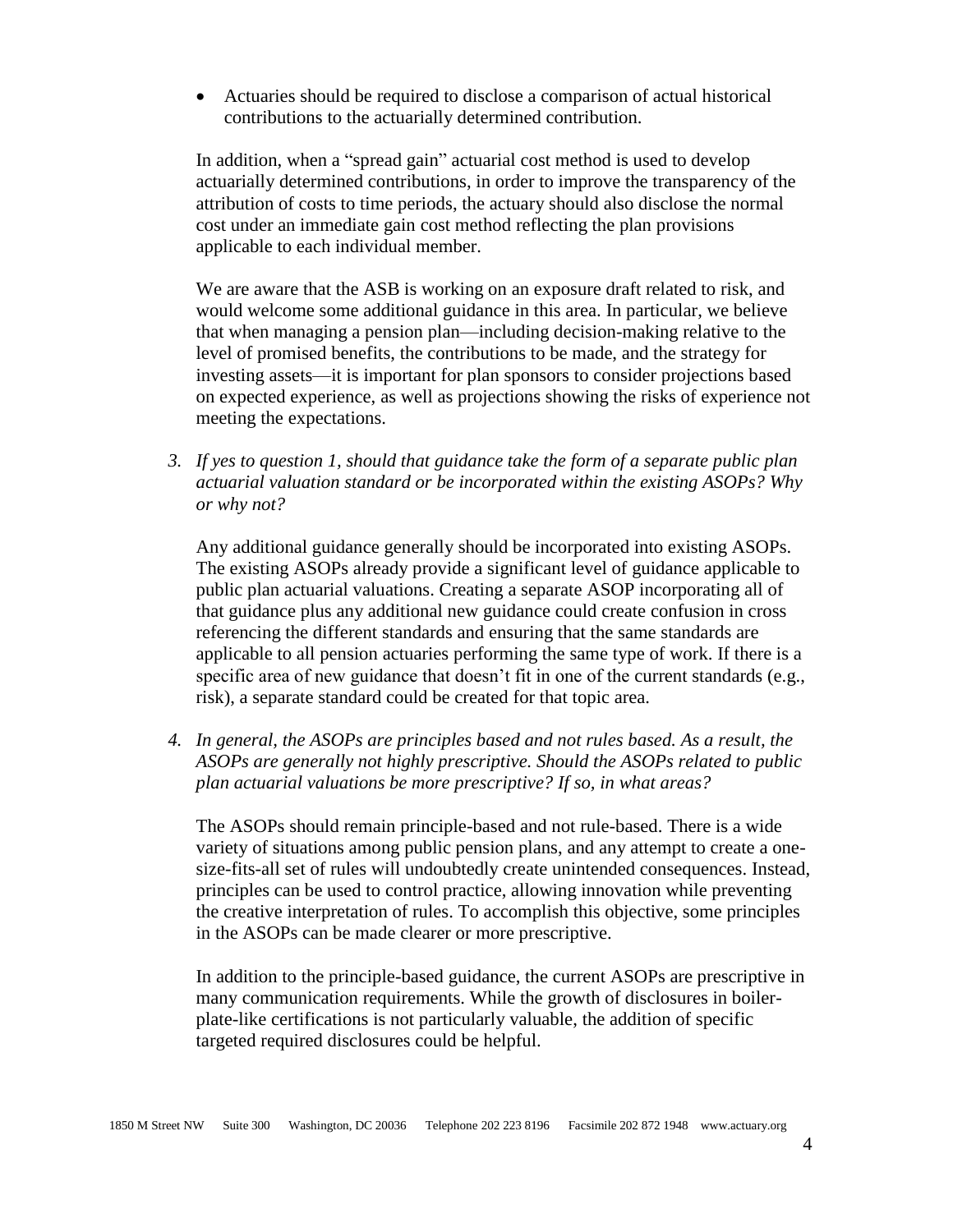*5. The ASOPs have provided guidance that has been applicable to all areas of practice in the pension community (for example, private sector, multiemployer, public sector). If you believe that additional guidance is needed for public plan actuarial valuations, should any of that additional guidance also apply to nonpublic section plans? Why or why not?*

Guidance should apply to all pension actuaries engaged in a specific activity. For example, a pension actuary recommending a contribution allocation procedure for a private church pension plan should be covered by the same standard as the pension actuary recommending a contribution allocation procedure for a public pension plan. The same is true of a private-sector plan actuary developing a procedure that is intended to go beyond the statutory minimum funding requirements. It is the activity of recommending a contribution allocation procedure that should trigger the applicability of the guidance, not the fact that it is a public pension plan. If different guidance were to apply in two situations where the actuary is performing the same activity for the same purpose, it would undermine the credibility of the standards.

Given that public pension plan actuaries may engage in certain activities far more often than other pension actuaries, the practical impact of providing guidance on those activities may primarily fall on public pension actuaries. Nevertheless, to maintain the consistency of standards applicable to all pension actuaries, any new guidance should not be limited to a subcategory based solely on the nature of the plan sponsor.

*6. The current definition of an "intended user" of an actuarial communication is "any person who the actuary identifies as able to rely on the actuarial findings" (ASOP No. 41, Actuarial Communications, section 2.7). Should the ASOPs require the actuary for public pension plans to perform additional, significant work (which would be incorporated in the guidance provided in the ASOPs) that is not requested by the principal if that work provides useful information to individuals who are not intended users? Why or why not? If so, should this requirement be extended to all pension practice areas? Why or why not?*

While there are a variety of governance structures in different jurisdictions, public pension plans are public entities with representative Boards and established procedures for requesting information. Individuals who are not intended users can use those processes to request information that they deem useful. However, they should not be able to demand specific information from the actuary without going through the processes in place for the specific plan. The Actuarial Standards Board should not attempt to override the processes currently in place, since it cannot regulate the actions of public plans or their sponsors, who would generally not be willing to retain the actuary to perform significant additional work.

In determining the work that the ASOPs should require an actuary to perform, the ASB should consider what is useful to intended users for the purpose of the measurement, but it is impossible to predict the perceived needs of individuals who are not intended users and may desire a measurement for a different purpose.